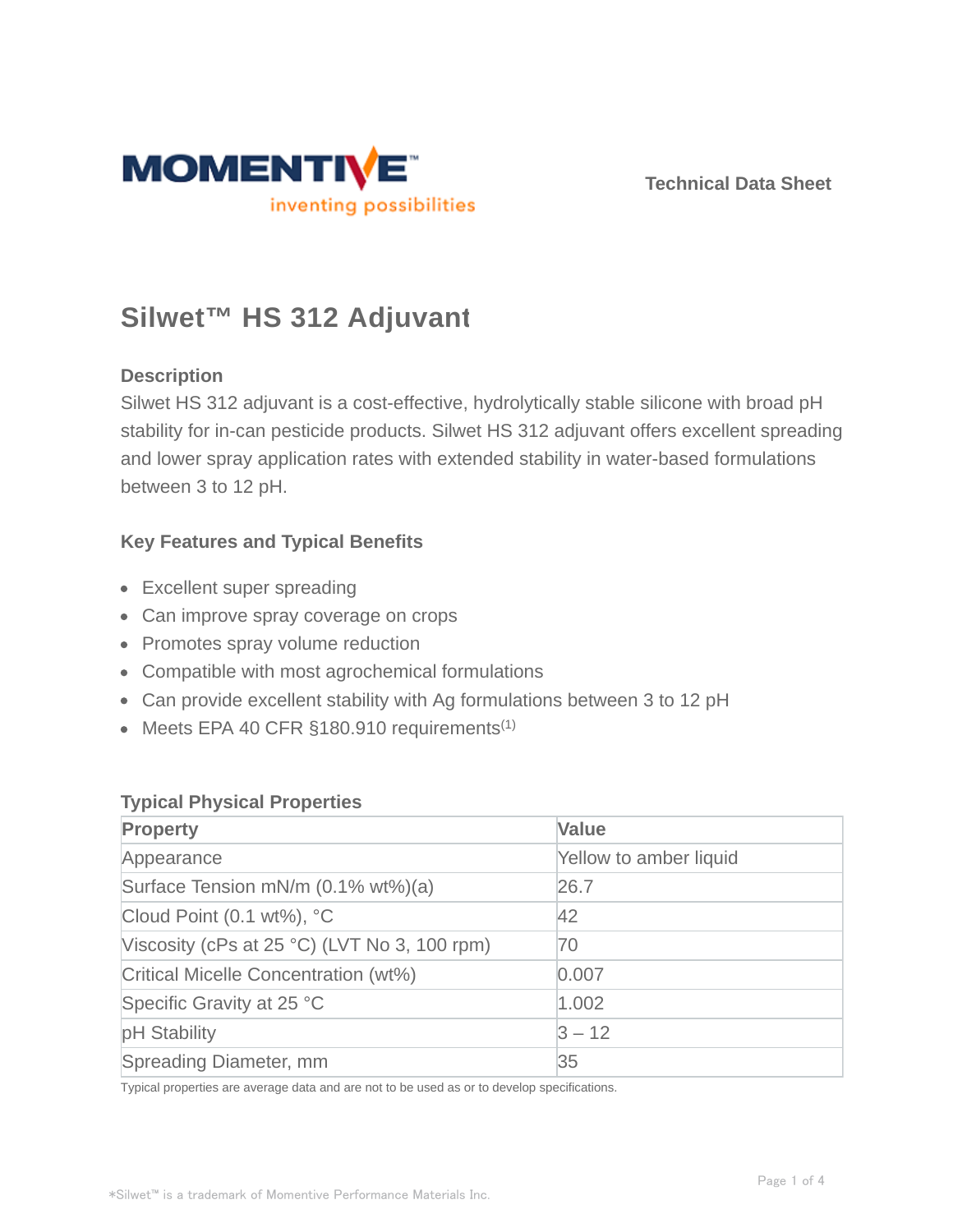The components meet the requirements of U.S. regulation EPA 40 CFR §180.920, and therefore are exempt from 1. tolerances when used as an inert ingredient in agricultural applications in accordance with the other conditions of that regulation.

(a) Wilhelmy Plate Method; solution prepared in 0.005M NaCl

# **General Conditions for Use**

#### **In Agrochemical In-Can Formulations**

Silwet HS 312 adjuvant is a cost-effective spreader that can be used in in-can pesticide products in the 3 to 12 pH range. It can be added as a component directly to such formulations to provide better spreading during spray application.

#### **As a Tank-Mix Adjuvant**

The addition levels of Silwet HS 312 adjuvant are dependent on the level of spreading required in the spray application of the pesticide. A recommended use rate is 5% of the total pesticide formulation, or 0.05% to 0.20% of the tank-mix mixture.

#### **Patent Status**

Nothing contained herein shall be construed to imply the nonexistence of any relevant patents or to constitute the permission, inducement or recommendation to practice any invention covered by any patent, without authority from the owner of the patent.

#### **Product Safety, Handling and Storage**

Customers should review the latest Safety Data Sheet (SDS) and label for product safety information, safe handling instructions, personal protective equipment if necessary, emergency service contact information, and any special storage conditions required for safety. Momentive Performance Materials (MPM) maintains an aroundthe-clock emergency service for its products. SDS are available at www.momentive.com or, upon request, from any MPM representative. For product storage and handling procedures to maintain the product quality within our stated specifications, please review Certificates of Analysis, which are available in the Order Center. Use of other materials in conjunction with MPM products (for example, primers) may require additional precautions. Please review and follow the safety information provided by the manufacturer of such other materials.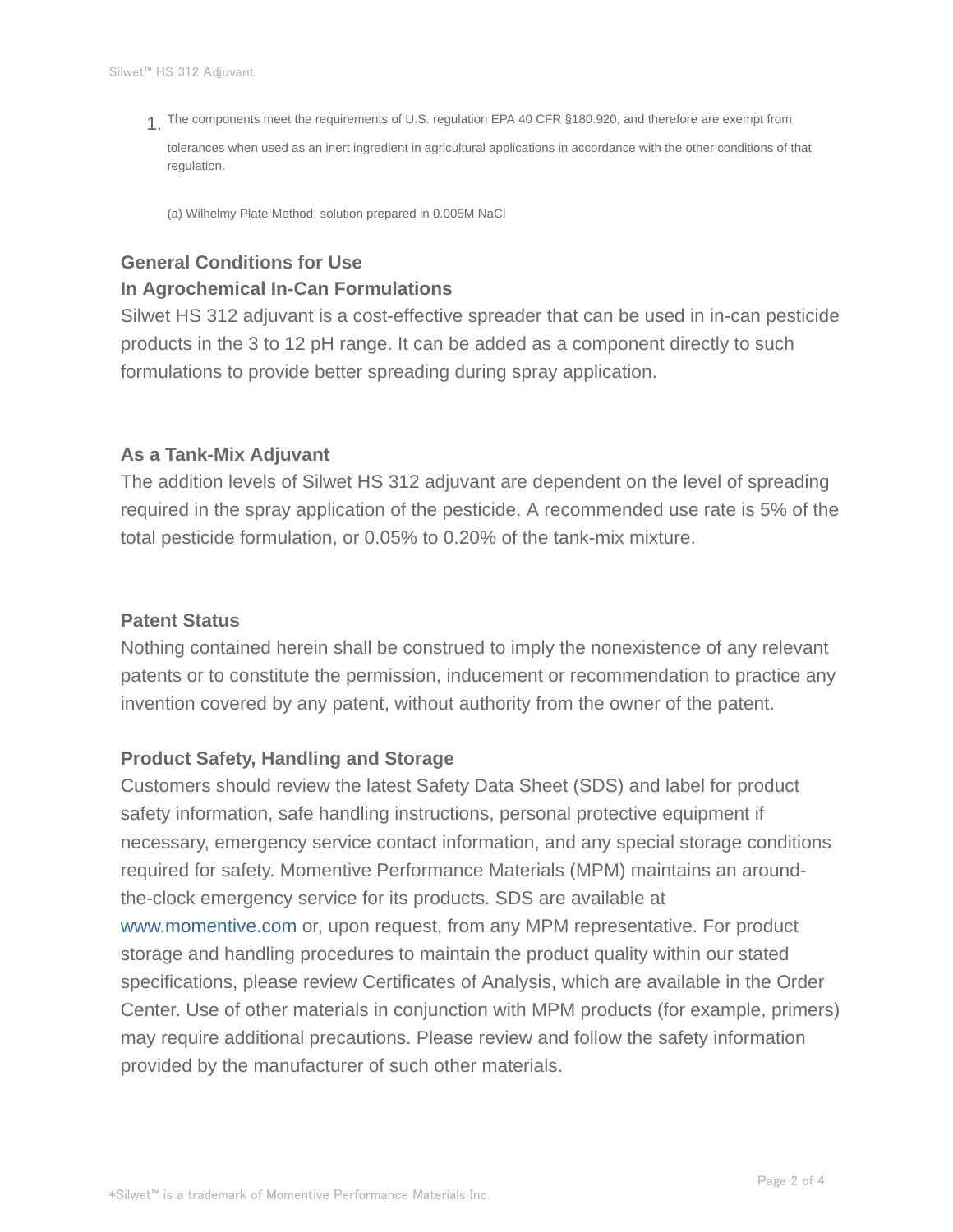## **Limitations**

Customers must evaluate Momentive Performance Materials products and make their own determination as to fitness of use in their particular applications.

# **Contact Information** Email commercial.services@momentive.com

#### **Telephone**

| <b>Latin America</b> | <b>EMEAI- Europe, Middle</b><br>East, Africa & India | <b>ASIA PACIFIC</b> |
|----------------------|------------------------------------------------------|---------------------|
| <b>Brazil</b>        | <b>Europe</b>                                        | <b>China</b>        |
| +55 11 4534 9650     | +390510924300                                        | 800 820 0202        |
| <b>Direct Number</b> | Direct number                                        | Toll free           |
|                      |                                                      | +86 21 3860 4892    |
|                      |                                                      | Direct number       |
| <b>Mexico</b>        | India, Middle East &                                 | Japan               |
| +52 55 2169 7670     | <b>Africa</b>                                        | +81 3 5544 3111     |
| <b>Direct Number</b> | + 91 44 71212207                                     | Direct number       |
|                      | Direct number*                                       |                     |
|                      | *All Middle Eastern                                  | <b>Korea</b>        |
|                      | countries, Africa, India,                            | +82 2 6201 4600     |
|                      |                                                      |                     |

For literature and technical assistance, visit our website at: www.momentive.com

## **DISCLAIMER:**

**THE MATERIALS, PRODUCTS AND SERVICES OF MOMENTIVE PERFORMANCE MATERIALS INC. AND ITS SUBSIDIARIES AND AFFILIATES (COLLECTIVELY "SUPPLIER"), ARE SOLD SUBJECT TO SUPPLIER'S STANDARD CONDITIONS OF SALE, WHICH ARE INCLUDED IN THE APPLICABLE DISTRIBUTOR OR OTHER SALES AGREEMENT, PRINTED ON THE BACK OF ORDER ACKNOWLEDGMENTS AND INVOICES, AND AVAILABLE UPON REQUEST.**